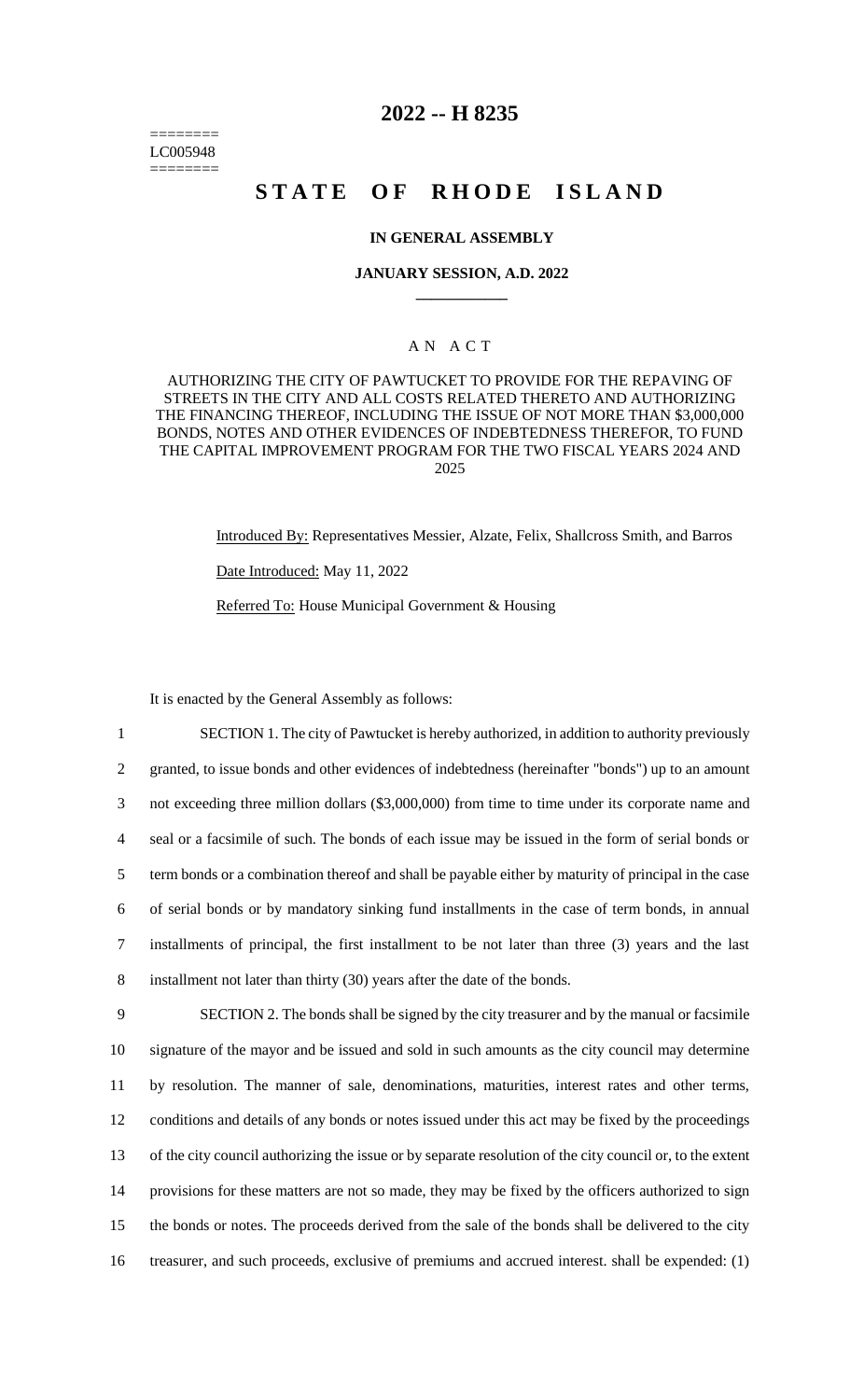For repaving of streets in the city and all costs related thereto (the "project"); (2) In payment of the 2 principal of or interest on temporary notes issued under section 3; (3) In repayment of advances under section 4; (4) In payment of related costs of issuance of any bonds or notes; and/or (5) In payment of capitalized interest during construction of the project. No purchaser of any bonds or notes under this act shall be in any way responsible for the proper application of the proceeds derived from the sale thereof. The proceeds of bonds or notes issued under this act, any applicable federal or state assistance and the other monies referred to in sections 6 and 9 shall be deemed appropriated for the purposes of this act without further action than that required by this act.

 SECTION 3. The city council may by resolution authorize the issuance from time to time of interest bearing or discounted notes in anticipation of the issue of bonds under section 2 or in anticipation of the receipt of federal or state aid for the purposes of this act. The amount of original notes issued in anticipation of bonds may not exceed the amount of bonds which may be issued under this act and the amount of original notes issued in anticipation of federal or state aid may not exceed the amount of available federal or state aid as estimated by the city treasurer. Temporary notes issued hereunder shall be signed by the manual or facsimile signatures of the city treasurer and the mayor and shall be payable within five (5) years from their respective dates, but the principal of and interest on notes issued for a shorter period may be renewed or paid from time to time by the issue of other notes hereunder; provided the period from the date of an original note to the maturity of any note issued to renew or pay the same debt or the interest thereon shall not exceed five (5) years. Any temporary notes in anticipation of bonds issued under this section may be refunded prior to the maturity of the notes by the issuance of additional temporary notes; provided that no such refunding shall result in any amount of such temporary notes outstanding at any one time, in excess of two hundred percent (200%) of the amount of bonds which may be issued under this act; and provided, further, that if the issuance of any such refunding notes results in any amount of such temporary notes outstanding at any one time in excess of the amount of bonds which may be issued under this act, the proceeds of such refunding notes shall be deposited in a separate fund established with the bank which is paying agent for the notes being refunded. Pending their use to pay the notes being refunded, monies in the fund shall be invested for the benefit of the city by the paying agent at the direction of the city treasurer in any investment permitted under section 5. The monies in the fund and any investments held as a part of the fund shall be held in trust and shall be applied by the paying agent solely to the payment or prepayment of the principal of and interest on the notes being refunded. Upon payment of all principal of and interest on the notes, any excess monies in the fund shall be distributed to the city. The city may pay the principal of and interest on notes in full from other than the issuance of refunding notes prior to the issuance of bonds pursuant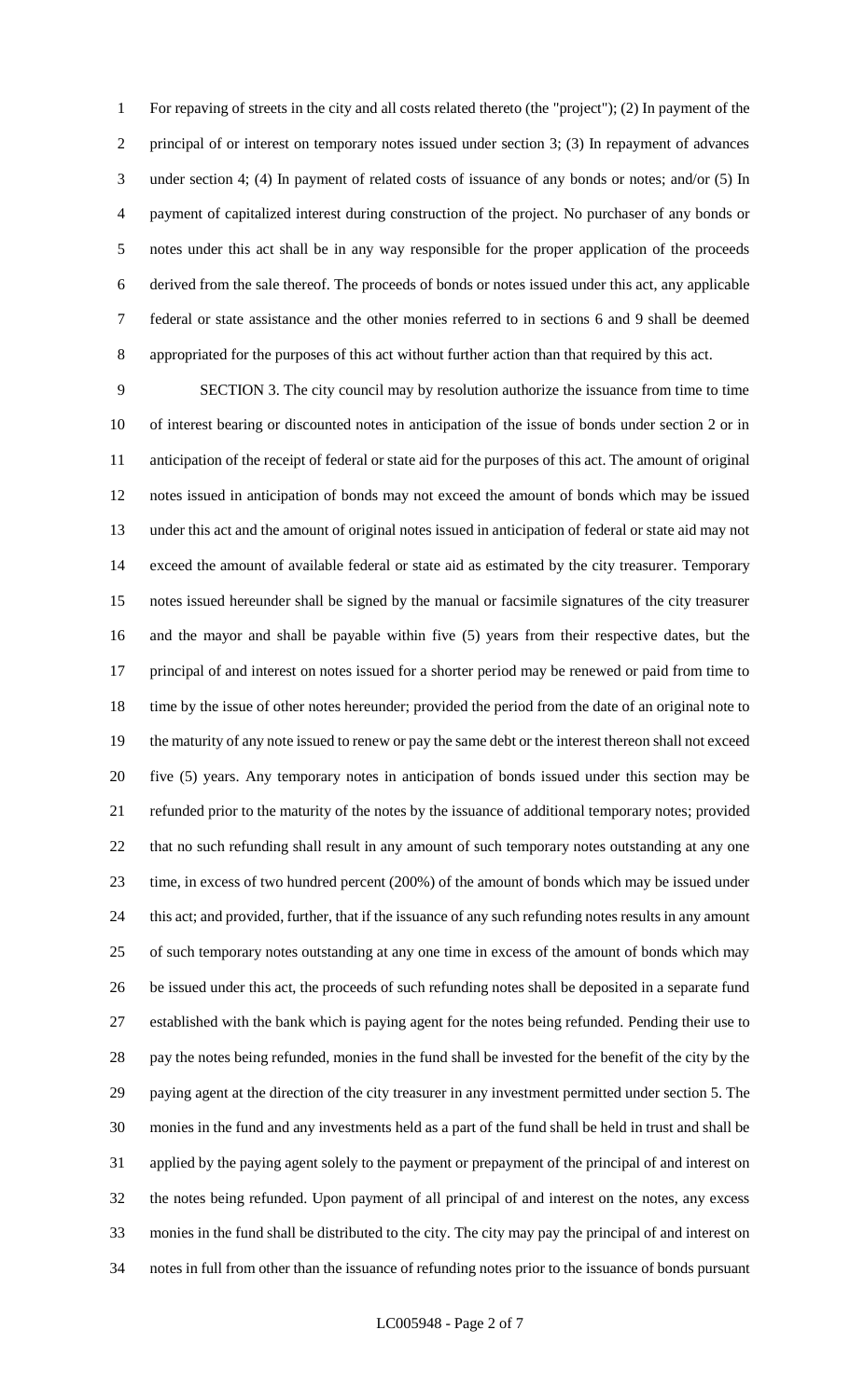to section 1 hereof. In such case, the city's authority to issue bonds or notes in anticipation of bonds under this act shall continue provided that: (1) The city council passes a resolution evidencing the city's intent to pay off the notes without extinguishing the authority to issue bonds or notes; and (2) That the period from the date of an original note to the maturity date of any other note shall not exceed five (5) years. Section 5-106 of the city charter shall not apply to the issue of notes in anticipation of bonds.

 SECTION 4. Pending any authorization or issue of bonds hereunder or pending or in lieu of any authorization or issue of notes hereunder, the city treasurer, with the approval of the city council may, to the extent that bonds or notes may be issued hereunder, apply funds in the general treasury of the city to the purposes specified in section 2, such advances to be repaid without interest from the proceeds of bonds or notes subsequently issued or from the proceeds of applicable federal or state assistance or from other available funds.

 SECTION 5. Any proceeds of bonds or notes issued hereunder or of any applicable federal or state assistance, pending their expenditure may be deposited or invested by the city treasurer, in demand deposits, time deposits or savings deposits in banks which are members of the Federal Deposit Insurance Corporation or in obligations issued or guaranteed by the United States of America or by any agency or instrumentality thereof or as may be provided in any other applicable 18 law of the State of Rhode Island or resolution of the city council or pursuant to an investment policy of the city.

 SECTION 6. Any accrued interest received upon the sale of bonds or notes hereunder shall be applied to the payment of the first interest due thereon. Any premiums arising from the sale of bonds or notes hereunder and, to the extent permitted by applicable federal laws, any net earnings or profits realized from the deposit or investment of funds hereunder shall, in the discretion of the city treasurer, be applied to the cost of preparing, issuing, and marketing bonds or notes hereunder to the extent not otherwise provided, to the payment of the cost of the project, to the payment of the principal of or interest on bonds or notes issued hereunder, to the revenues of the city and dealt with as part of the revenues of the city from property taxes to the extent permitted by federal law, or to any one or more of the foregoing. The cost of preparing, issuing, and marketing bonds or notes hereunder may also, in the discretion of the city treasurer, be met from bond or note proceeds exclusive of premium and accrued interest or from other monies available therefor. Any balance of bond or note proceeds remaining after payment of the cost of the projects and the cost of preparing, issuing and marketing bonds or notes hereunder shall be applied to the payment of the principal of or interest on bonds or notes issued hereunder. To the extent permitted by applicable federal laws, any earnings or net profit realized from the deposit or investment of funds hereunder may, upon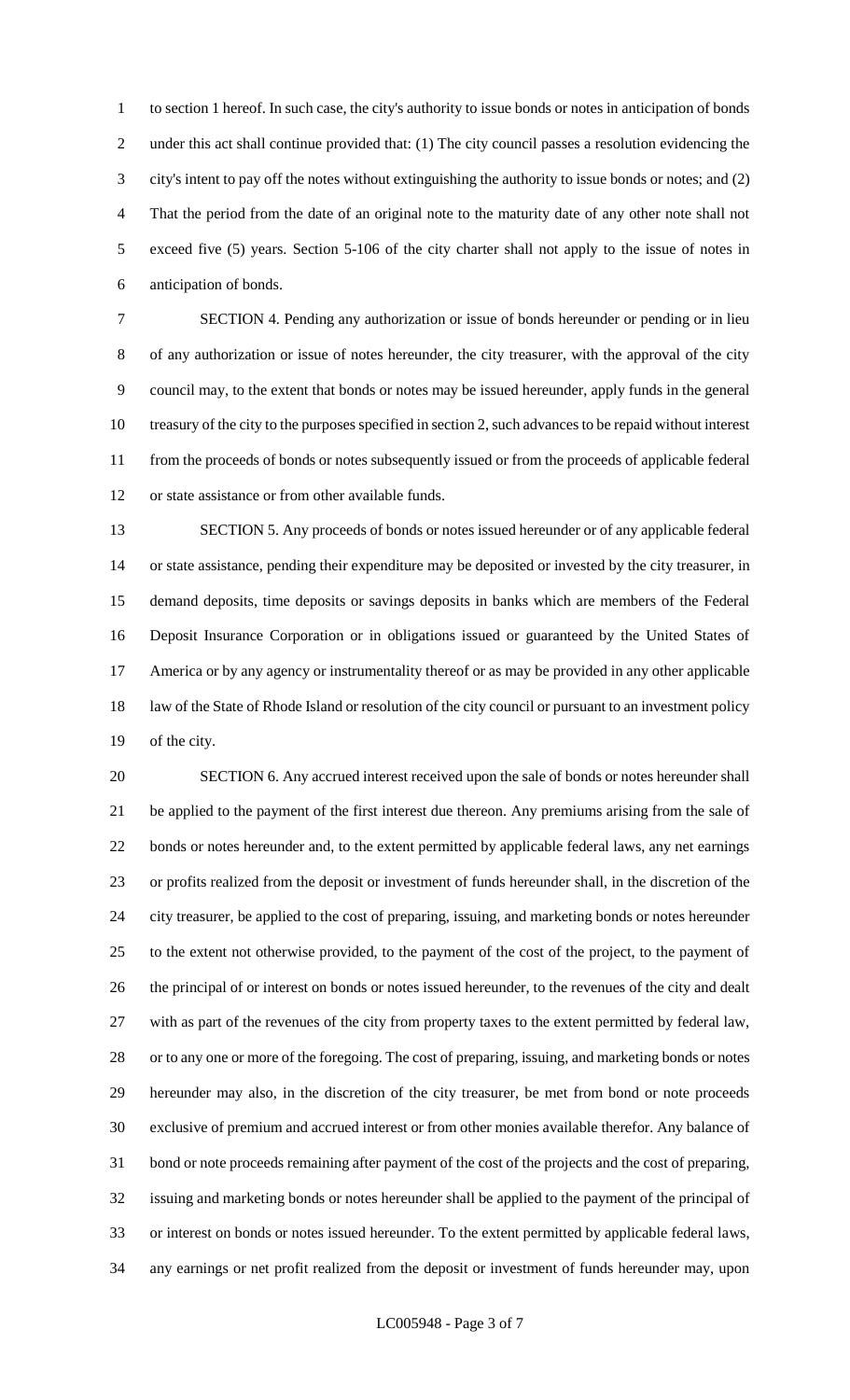receipt, be added to and dealt with as part of the revenues of the city from property taxes. In exercising any discretion under this section, the city treasurer shall be governed by any instructions adopted by resolution of the city council. Any balance of bond or note proceeds remaining after completion of the project shall be subject to section 5-109 of the city charter.

 SECTION 7. All bonds and notes issued under this act and the debt evidenced hereby shall be obligatory on the city in the same manner and to the same extent as other debts lawfully contracted by it and shall be excepted from the operation of § 45-12-2 and any provision of the city charter. No such obligation shall at any time be included in the debt of the city for the purpose of ascertaining its borrowing capacity. The city shall annually appropriate a sum sufficient to pay the principal and interest coming due within the year on bonds and notes issued hereunder to the extent that monies therefor are not otherwise provided. If such sum is not appropriated, it shall nevertheless be added to the annual tax levy. In order to provide such sum in each year and notwithstanding any provisions of law to the contrary, all taxable property in the city shall be subject to ad valorem taxation by the city without limitation as to rate or amount.

 SECTION 8. Any bonds or notes issued under the provisions of this act, if properly executed by the officers of the city in office on the date of execution, shall be valid and binding according to their terms notwithstanding that before the delivery thereof and payment therefor any or all of such officers shall for any reason have ceased to hold office.

 SECTION 9. The city, acting by resolution of its city council is authorized to apply for, contract for and expend any federal or state advances or other grants of assistance which may be available for the purposes of this act, and any such expenditures may be in addition to other monies provided in this act. To the extent of any inconsistency between any law of this state and any applicable federal law or regulation, the latter shall prevail. Federal and state advances, with interest where applicable, whether contracted for prior to or after the effective date of this act, may be repaid as a cost of the project under section 2.

 SECTION 10. Bonds and notes may be issued under this act without obtaining the approval of any governmental agency or the taking of any proceedings or the happening of any conditions except as specifically required by this act for such issue. In carrying out any project financed in whole or in part under this act, including where applicable the condemnation of any land or interest in land, and in the levy and collection of assessments or other charges permitted by law on account of any such project, all action shall be taken which is necessary to meet constitutional requirements whether or not such action is otherwise required by statute, but the validity of bonds and notes issued hereunder shall in no way depend upon the validity or occurrence of such action. Without limiting the generality of the foregoing, the validity of bonds and notes issued hereunder shall in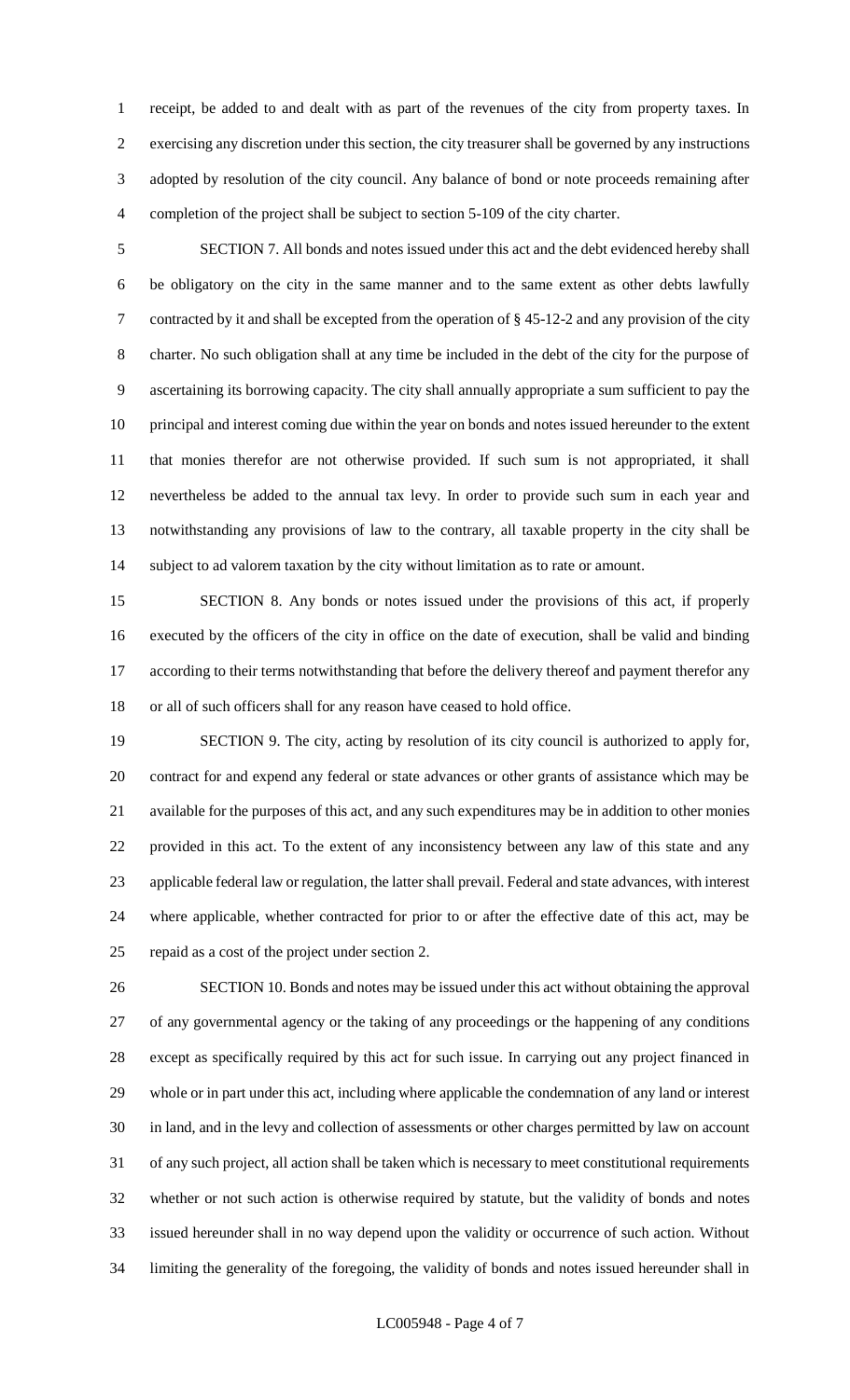no way be affected by section 2-308 of the city charter and section 4-1602 of the city code of ordinances, and the purposes of this act shall be deemed to constitute a single project under article V of the city charter.

 SECTION 11. The city treasurer and the mayor, on behalf of the city are hereby authorized to execute such instruments, documents or other papers as either of the foregoing deem necessary or desirable to carry out the intent of this act and are also authorized to take all actions and execute all documents necessary to comply with federal tax and securities laws, which documents or agreements may have a term coextensive with the maturity of the bonds authorized hereby, including Rule 15c2-12 of the Securities and Exchange Commission (the "Rule") and to execute and deliver a continuing disclosure agreement or certificate in connection with the bonds or notes 11 in the form as shall be deemed advisable by such officers in order to comply with the Rule.

 SECTION 12. All or any portion of the authorized but unissued authority to issue bonds and notes under this act may be extinguished by resolution of the city council, without further action by the general assembly, seven (7) years after the effective date of this act.

 SECTION 13. The question of the approval of this act shall be submitted to the electors of the city at the next general election but if a special city-wide election or special state election, in either case other than a primary, is called for a date earlier than the date of such general election, the mayor may direct that the question of the approval of this act be submitted at such special election. The question shall be submitted in substantially the following form: "Shall an act passed at the 2022 session of the general assembly entitled 'AN ACT AUTHORIZING THE CITY OF PAWTUCKET TO PROVIDE FOR THE REPAVING OF STREETS IN THE CITY AND ALL COSTS RELATED THERETO AND AUTHORIZING THE FINANCING THEREOF, INCLUDING THE ISSUE OF NOT MORE THAN \$3,000,000 BONDS, NOTES AND OTHER EVIDENCES OF INDEBTEDNESS THEREFOR, TO FUND THE CAPITAL IMPROVEMENT PROGRAM FOR THE TWO FISCAL YEARS 2024 AND 2025' be approved?" and the warning 26 for the election shall contain the question to be submitted. From the time the election is warned and until it is held, it shall be the duty of the city clerk to keep a copy of the act available at the clerk's office for public inspection, but the validity of the election shall not be affected by this requirement. To the extent of any inconsistency between this act and the city charter or any law of special applicability to the city, this act shall prevail.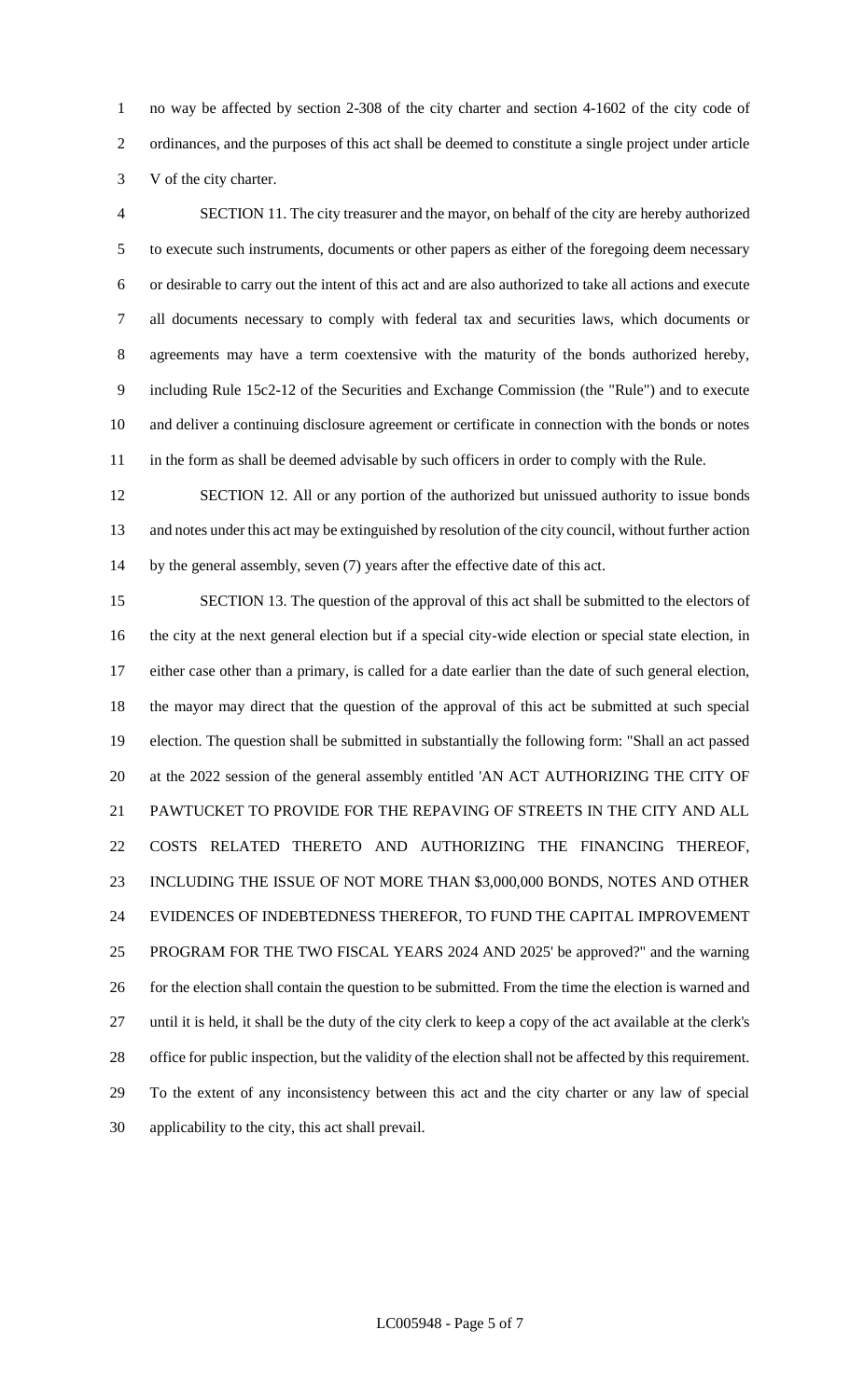- 1 SECTION 14. This section and the foregoing shall take effect upon passage. The remainder
- 2 of this act shall take effect upon the approval of this act by a majority of those voting on the question
- 3 at the election prescribed by the foregoing section.

#### $=$ LC005948 ========